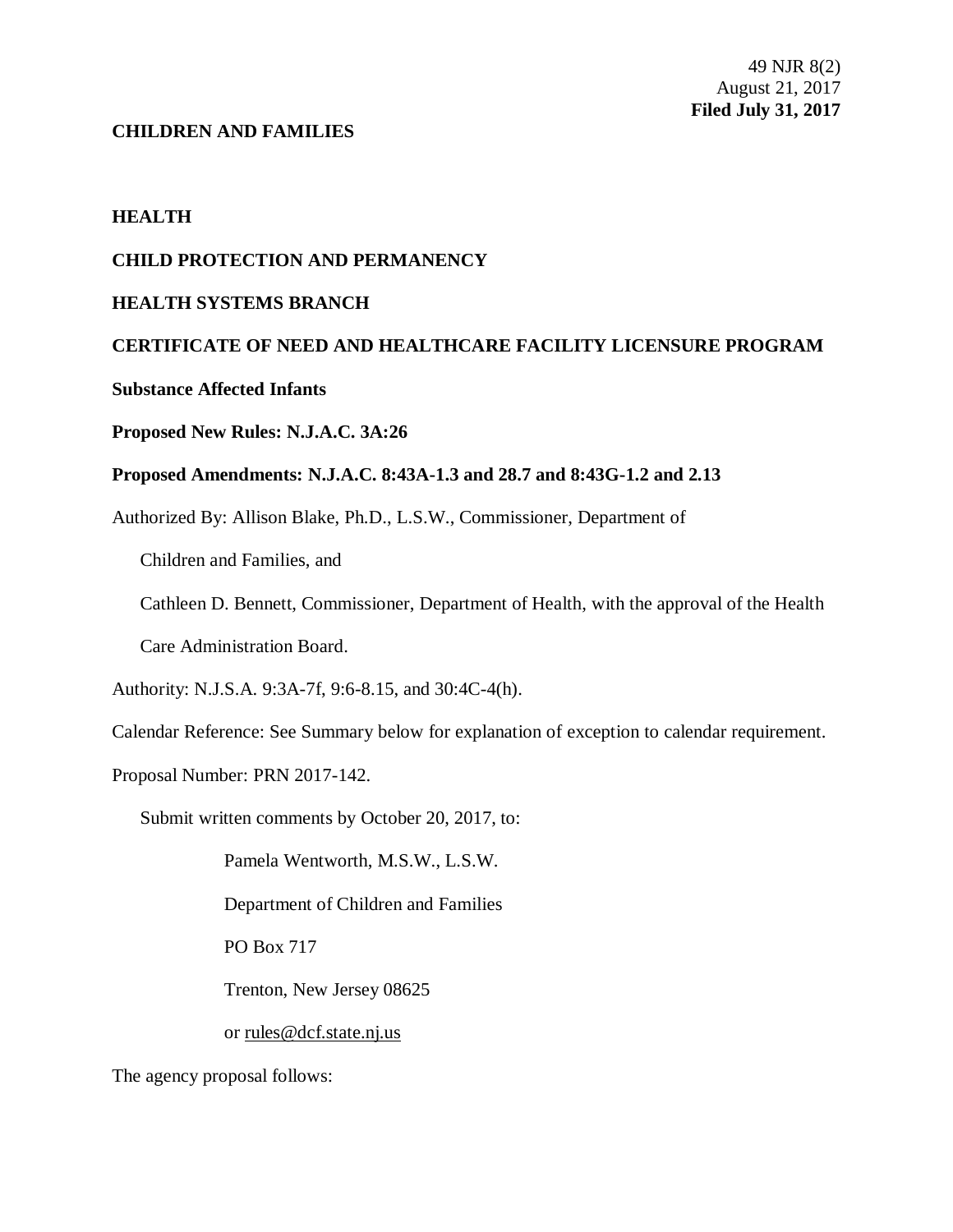#### **Summary**

The Department of Children and Families proposes new N.J.A.C. 3A:26, Substance Affected Infants, and the Department of Health proposes amendments to effectuate the proposed new rules by the Department of Children and Families.

As both Departments have provided a 60-day comment period on this notice of proposal, this notice is excepted from the rulemaking calendar requirement pursuant to N.J.A.C. 1:30- 3.3(a)5.

The intent of these proposed new rules and amendments is to ensure New Jersey's compliance with the requirement in the Child Abuse Prevention and Treatment Act (CAPTA) (42 U.S.C. §§ 5101 et seq.) that states have a system by which healthcare providers must report to child protective services all infants born and identified as affected by substance abuse, withdrawal symptoms resulting from prenatal drug exposure, or a fetal alcohol spectrum disorder.

The Department of Children and Families is proposing a new rules to specify the content and process by which hospitals and birthing centers shall make reports to the Division of Child Protection and Permanency of the birth of infants whose mother had a positive toxicology screen for a controlled substance or metabolite thereof during pregnancy or at the time of delivery; who have a positive toxicology screen for a controlled substance after birth that is reasonably attributable to maternal substance use during pregnancy; who display the effects of prenatal controlled substance exposure or symptoms of withdrawal resulting from prenatal controlled substance exposure; or who display the effects of a fetal alcohol spectrum disorder (FASD).

The provisions of this rulemaking would also specify that all reports received under it are to be treated as confidential records in accordance with N.J.S.A. 9:6-8.10a.

2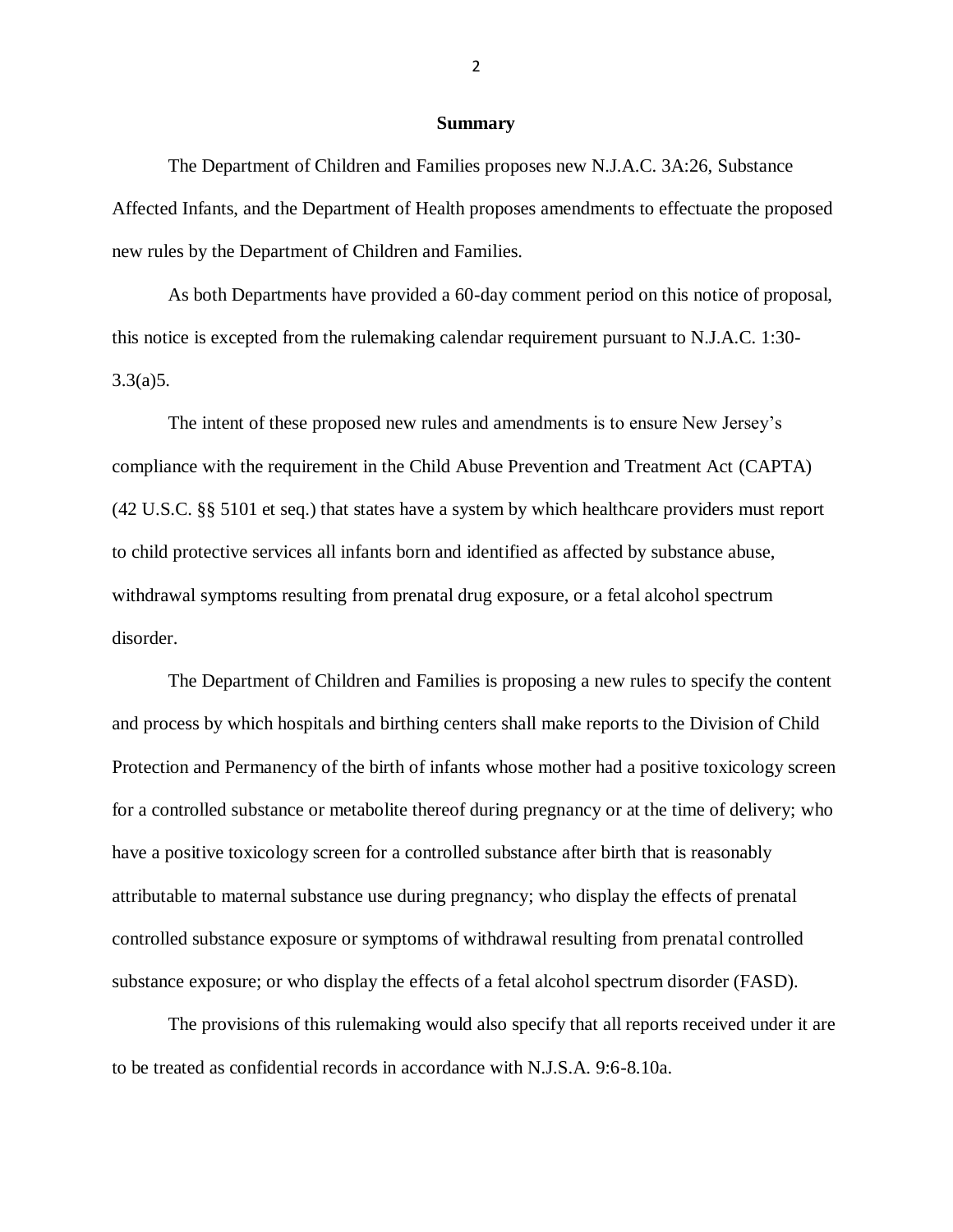The Department of Health is proposing supportive amendments at N.J.A.C. 8:43A-28.7, Birth Centers, and 8:43G-2.13, Hospital Licensing Standards, to require that facilities subject to licensure under those two chapters implement policies requiring that reports of substance affected infants be made in accordance with the newly proposed N.J.A.C. 3A:26.

## **Social Impact**

The Department anticipates a positive social impact of the proposed new rules and amendments, which will provide clear guidance to hospitals and birthing centers regarding obligations to report particular forms of harm to infants.

#### **Economic Impact**

The proposed new rules and amendments will not have a discernible economic impact on the facilities. Policies will need to be implemented requiring some additional reporting to the Division of Child Protection and Permanency, but it is not anticipated that such will result in any more than negligible costs to regulated facilities. Many facilities are believed to be making such reports in accordance with N.J.S.A. 9:6-8.10 already.

The Department received \$3,193,243 for Fiscal Year 2017 through the Federal Child Abuse Prevention and Treatment Act, 42 U.S.C. §§ 5101 et seq., under the CAPTA basic appropriation, CAPTA community-based appropriation, and the Children's Justice Act appropriation. These rules maintain the Department's compliance with 42 U.S.C. §  $5106a(b)(2)(B)(ii)$  by requiring that health care providers notify the child protective services system of substance affected infants.

#### **Federal Standards Statement**

The Child Abuse Prevention and Treatment Act (42 U.S.C. §§ 5101 et seq.) requires that the health care provider must notify child protective services of infants born and identified as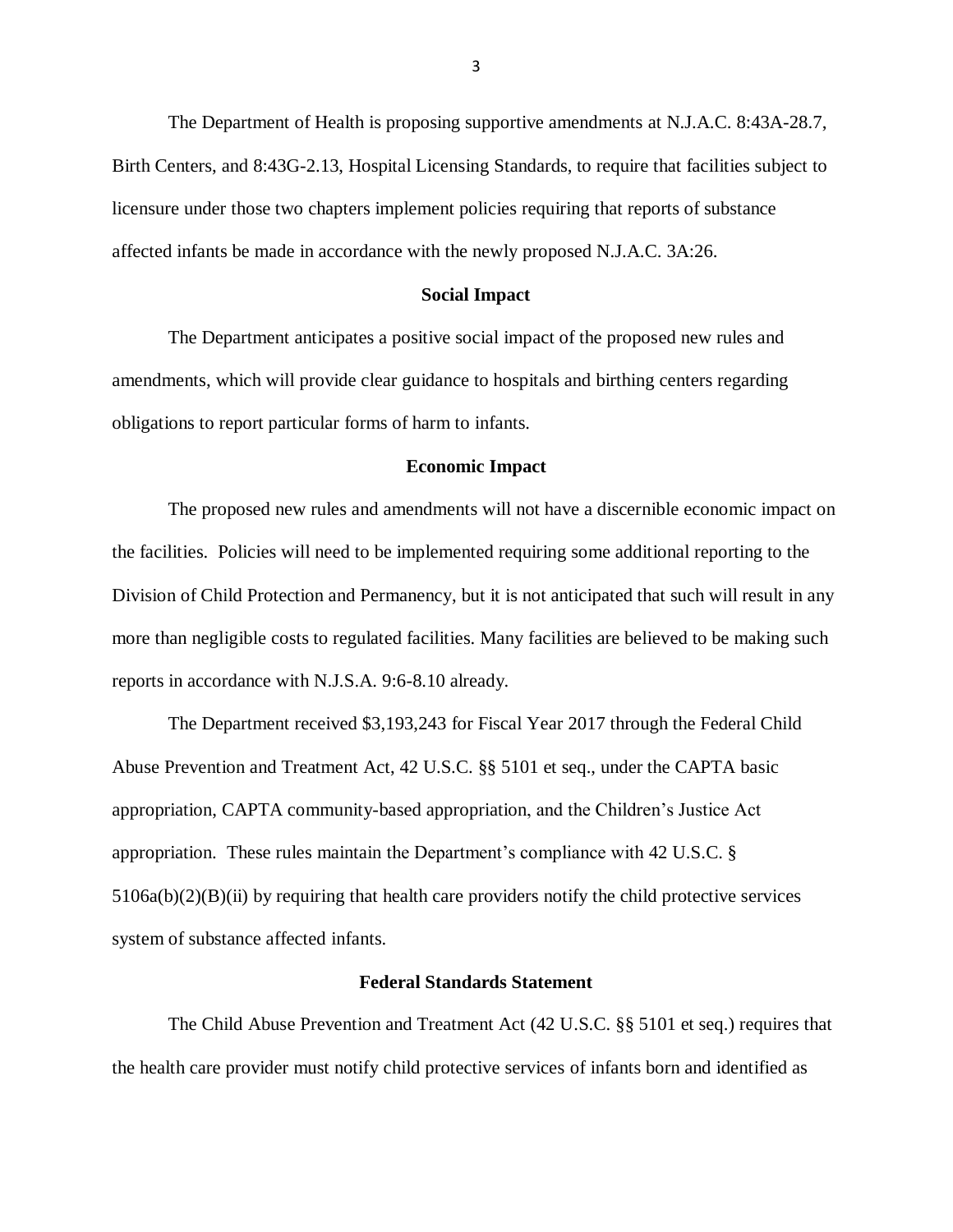affected by substance abuse, withdrawal symptoms resulting from prenatal drug exposure, or a fetal alcohol spectrum disorder, and that states have systems in place for the facilitation of these reports. The proposed new rules and amendments would ensure New Jersey's compliance with this requirement.

#### **Jobs Impact**

The Division anticipates that the proposed new rules and amendments will not result in the generation or loss of any jobs.

#### **Agriculture Industry Impact**

The proposed new rules and amendments have no impact on the agriculture industry.

#### **Regulatory Flexibility Analysis**

Hospitals and birthing centers may be considered small businesses under the terms of the Regulatory Flexibility Act, N.J.S.A. 52:14B-16 et seq. Since the proposed new rules and amendments impose reporting, recordkeeping, and other compliance requirements on these agencies, a regulatory flexibility analysis is required.

These small businesses are not exempt from these requirements because they are necessary to protect the health, safety, and welfare of infants born substance affected. No capital expenditures are imposed by the proposed new rules and amendments.

#### **Housing Affordability Impact Analysis**

The proposed new rules and amendments have no impact on the affordability of housing in New Jersey and there is an extreme unlikelihood that the proposed new rules and amendments would evoke a change in the average costs associated with housing because the proposed new rules and amendments pertain to hospitals and birthing centers reporting the birth of substance affected infants to the Division of Child Protection and Permanency.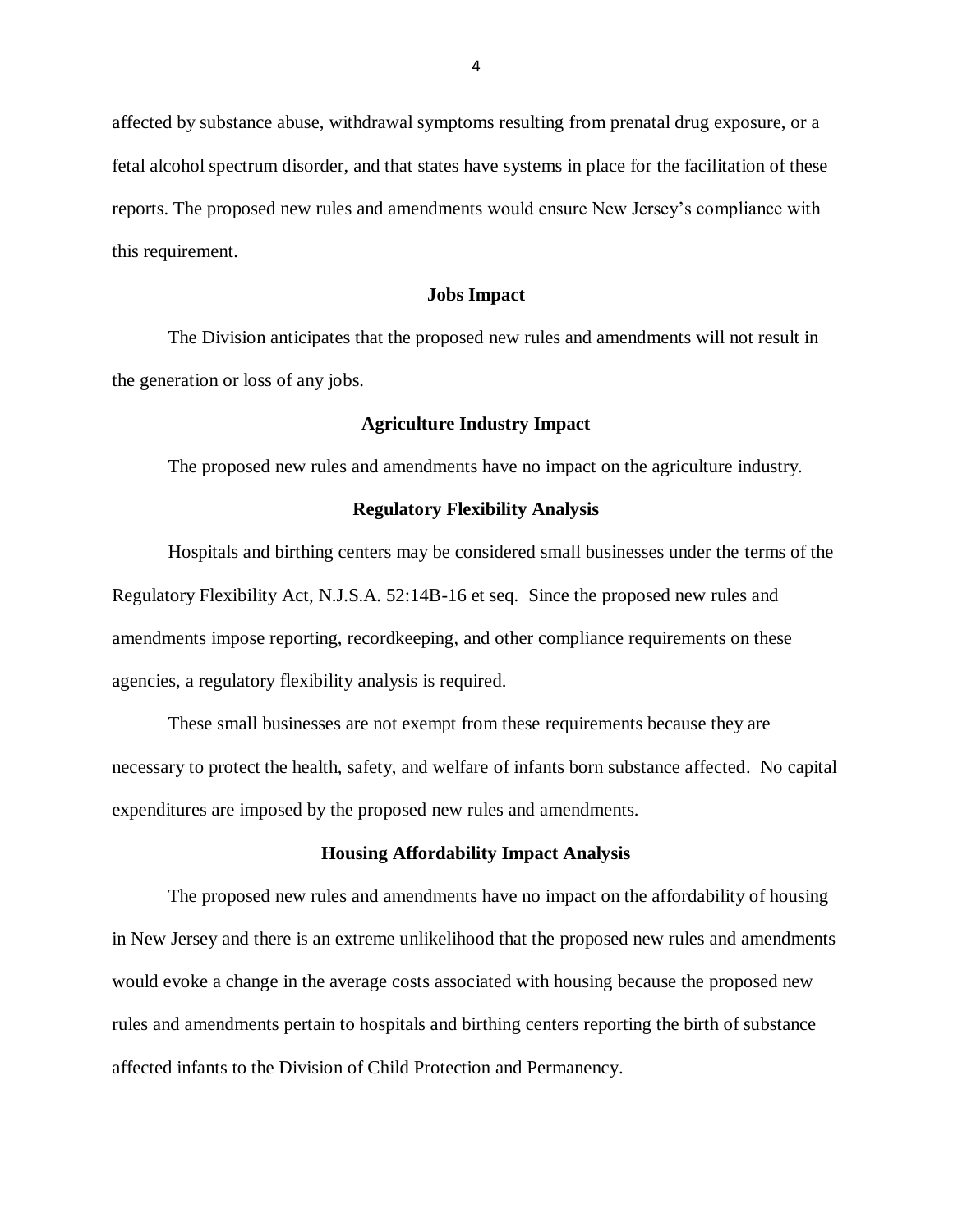#### **Smart Growth Development Impact Analysis**

The proposed new rules and amendments have no impact on smart growth and there is an extreme unlikelihood that the proposed new rules and amendments would evoke a change in housing production in Planning Areas 1 or 2, or within designated centers, under the State Development and Redevelopment Plan in New Jersey because the proposed new rules and amendments pertain to hospitals and birthing centers reporting the birth of substance affected infants to the Division of Child Protection and Permanency.

**Full text** of the proposal follows (additions indicated boldface **thus**; deletions indicated in brackets [thus]):

#### **CHAPTER 26**

#### **SUBSTANCE AFFECTED INFANTS**

# **SUBCHAPTER 1. REPORTS OF SUBSTANCE AFFECTED INFANTS**

# **3A:26-1.1 Reports of substance affected infants**

**(a) The Division of Child Protection and Permanency shall receive reports of substance affected infants from ambulatory care facilities licensed under N.J.A.C. 8:43A and hospitals licensed under N.J.A.C. 8:43G.** 

**(b) Upon receipt of a report pursuant to (a) above, the Division shall first determine if such report is an allegation of child abuse or neglect pursuant to N.J.S.A. 9:6-1 et seq., and if a determination that a report is an allegation of child abuse or neglect, respond in accordance with applicable law, including N.J.A.C. 3A:10.** 

**(c) For reports made pursuant to (a) above that are not determined to be allegations of child abuse or neglect, the Division shall take steps to provide services to substance**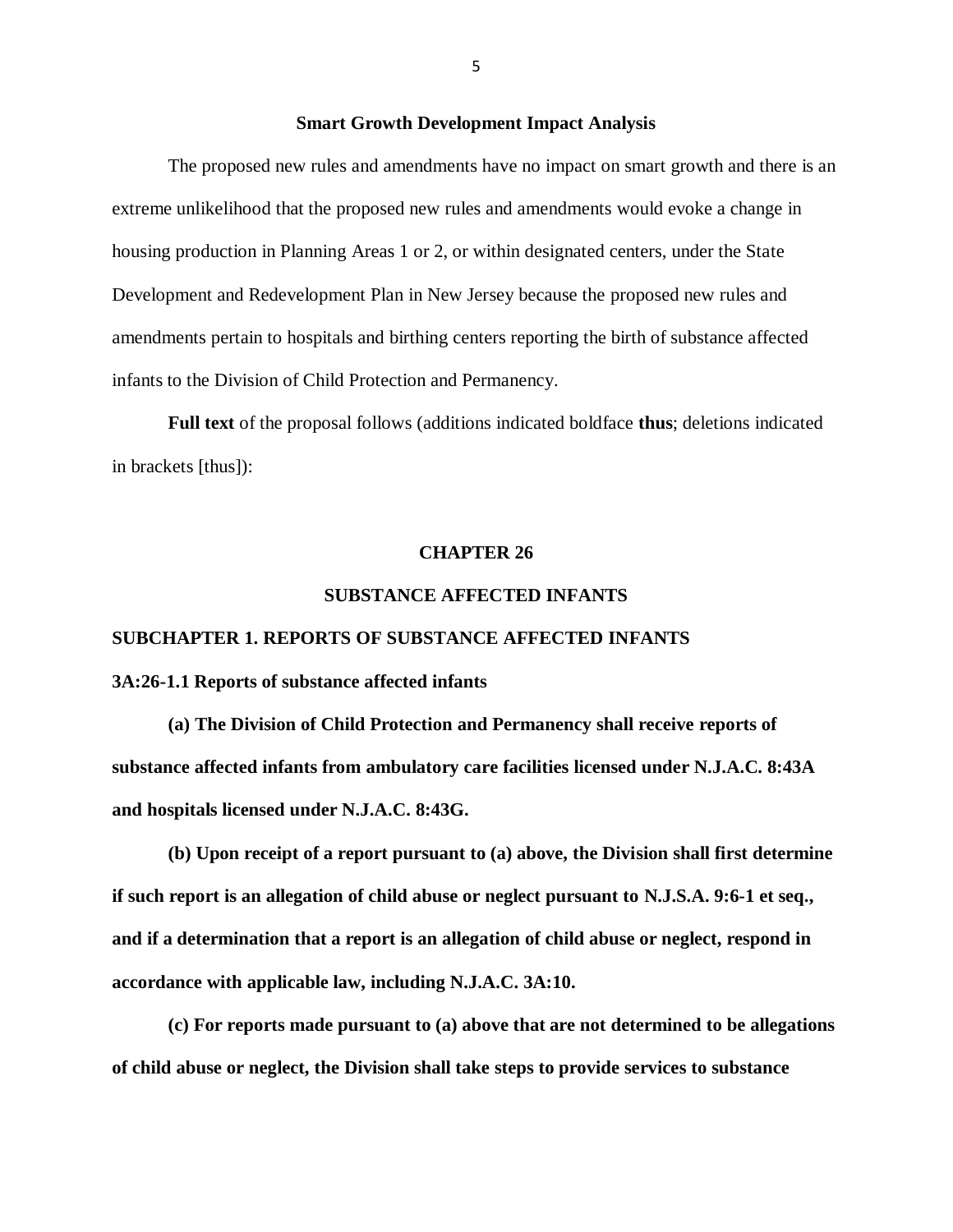**affected infants and parents of substance affected infants on a voluntary basis for the purpose of ensuring that opportunity is given to implement a plan to ensure the safety of that infant.**

**(d) All reports made pursuant to this chapter shall be considered child abuse investigative records and treated as confidential pursuant to N.J.S.A. 9:6-8.10a.** 

## **3A:26-1.2 Definitions**

**The following words and terms, when used in this chapter, shall have the following meanings unless the context clearly indicates otherwise.**

**"Division" means the Division of Child Protection and Permanency in the Department of Children and Families.**

**"Substance affected infant" means an infant: whose mother had a positive toxicology screen for a controlled substance or metabolite thereof during pregnancy or at the time of delivery; who has a positive toxicology screen for a controlled substance after birth that is reasonably attributable to maternal substance use during pregnancy; who displays the effects of prenatal controlled substance exposure or symptoms of withdrawal resulting from prenatal controlled substance exposure; or who displays the effects of a fetal alcohol spectrum disorder (FASD).**

#### **3A:26-1.3 Content of reports**

**(a) Reports made pursuant to N.J.A.C. 3A:26-1.1 must include the following information:**

**1. The name of the substance affected infant, if known;**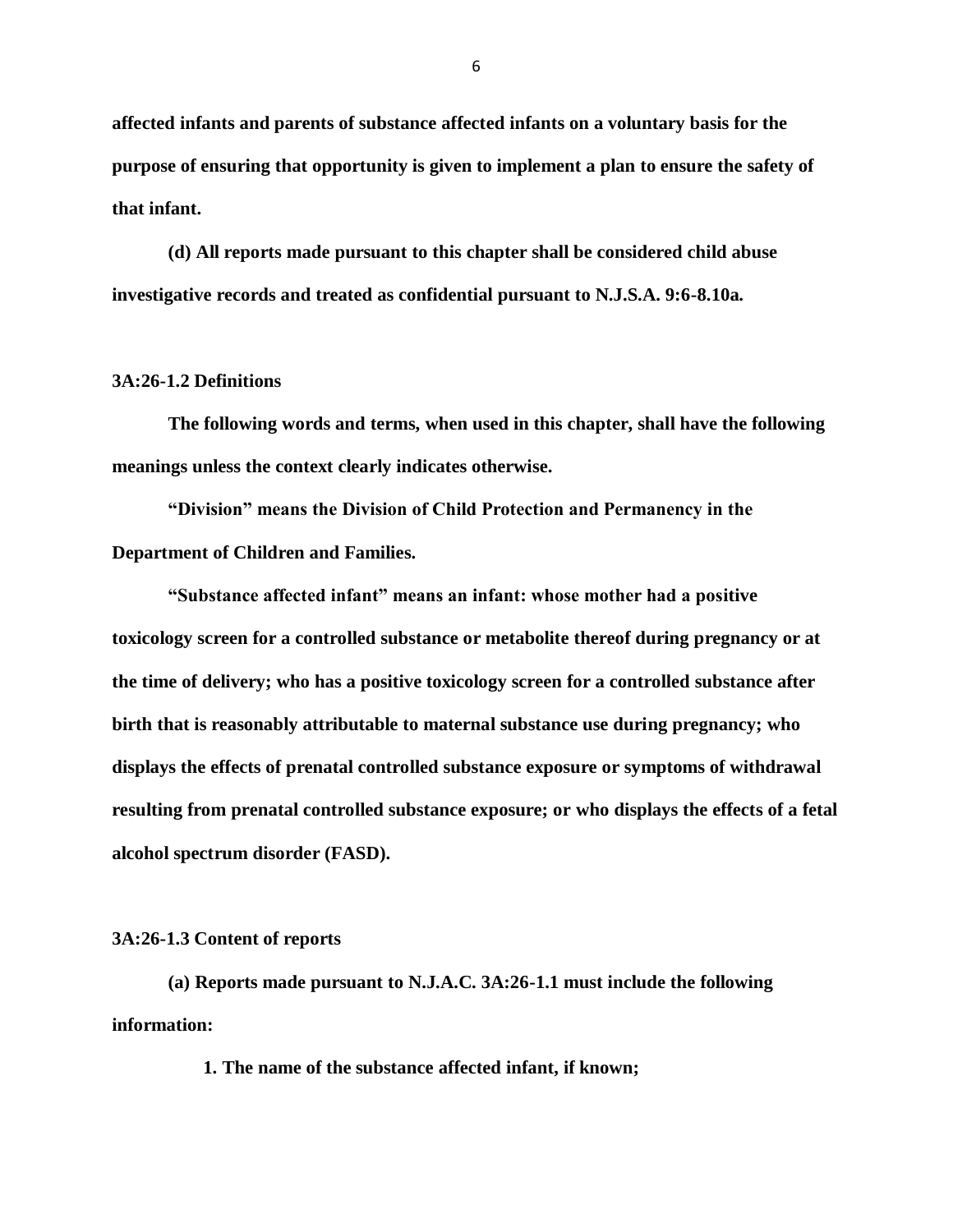**2. The names of the substance affected infant's mother and father, if known;**

**3. The home address of the substance affected infant's mother and father, if known;**

**4. Information on the types of substances affecting the substance affected infant, and any harm caused to the child as a result; and**

**5. Information on circumstances known to the reporter that would impact upon an evaluation of the situation, including, but not limited to, awareness of medications prescribed to the mother of the substance affected infant.**

## CHAPTER 43A

## MANUAL OF STANDARDS FOR LICENSING OF AMBULATORY CARE FACILITIES

8:43A-1.3 Definitions

The following words and terms, when used in this chapter, shall have the following meanings, unless the context clearly indicates otherwise:

...

## **"Substance affected infant" means the term as defined at N.J.A.C. 3A:26-1.2.**

...

# SUBCHAPTER 28. BIRTH CENTERS

8:43A-28.7 Additional policies and procedures

(a) - (d) (No change.)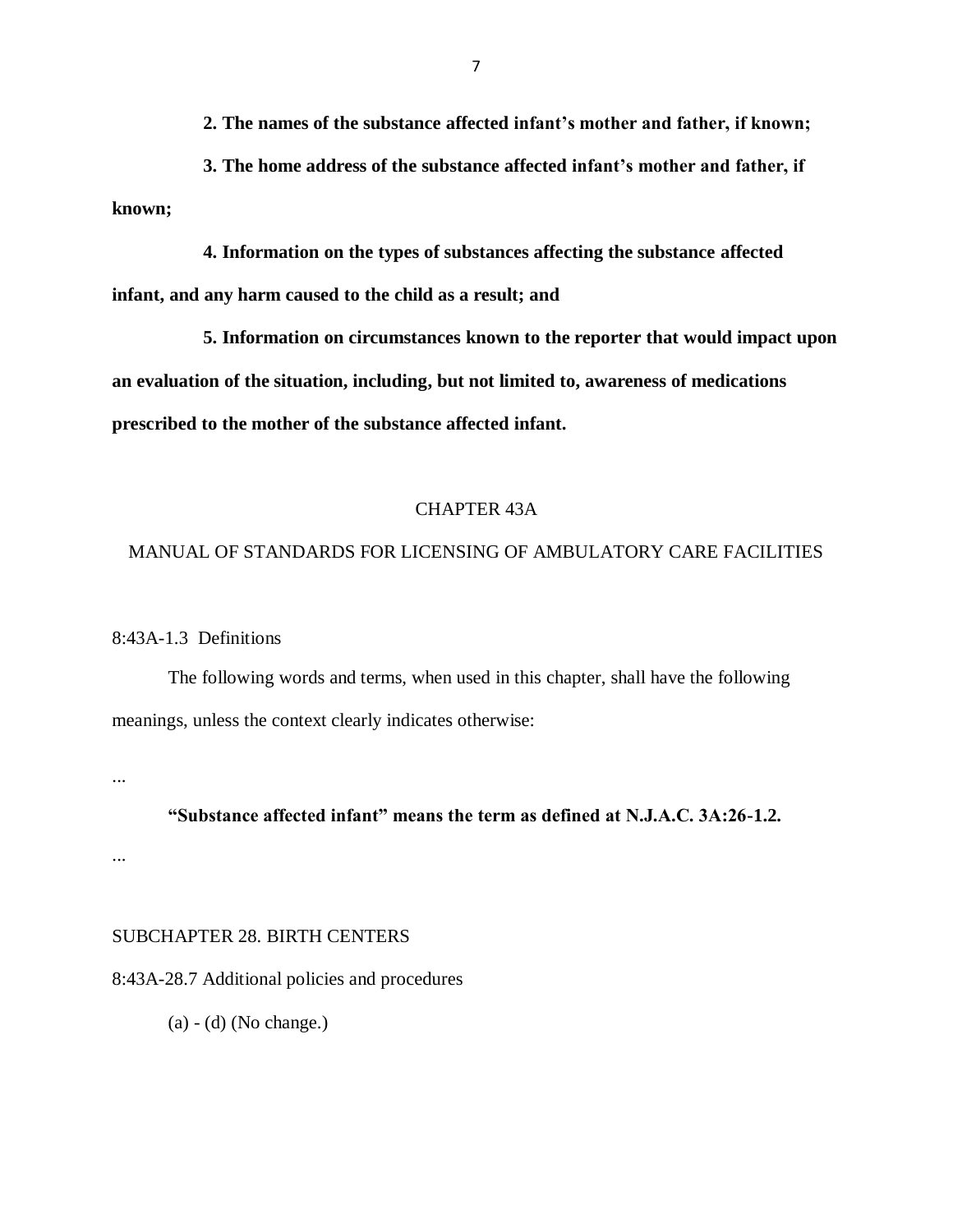**(e) The birth center shall establish and implement written policies and procedures for the reporting of suspected child abuse or neglect to the Division of Child Protection and Permanency in compliance with N.J.S.A. 9:6-1 et seq.**

**(f) The birth center shall establish and implement written policies and procedures for the reporting of all substance affected infants to the Division of Child Protection and Permanency in accordance with N.J.A.C. 3A:26.** 

#### CHAPTER 43G

## HOSPITAL LICENSING STANDARDS

#### SUBCHAPTER 1. GENERAL PROVISIONS

8:43G-1.2 Definitions

The following words and terms, when used in this chapter, shall have the following meanings, unless the context clearly indicates otherwise:

…

# **"Substance affected infant" means the term as defined at N.J.A.C. 3A:26-1.2.**

…

## SUBCHAPTER 2. LICENSURE PROCEDURE

## 8:43G-2.13 Child abuse and neglect **and substance affected infants**

(a) The facility shall establish and implement written policies and procedures, reviewed by the Department and revised as required by the Department, for reporting all diagnosed and/or suspected cases of child abuse and/or neglect in compliance with N.J.S.A. 9:6-1 et seq.**, and for reporting substance affected infants in accordance with N.J.A.C. 3A:26.**